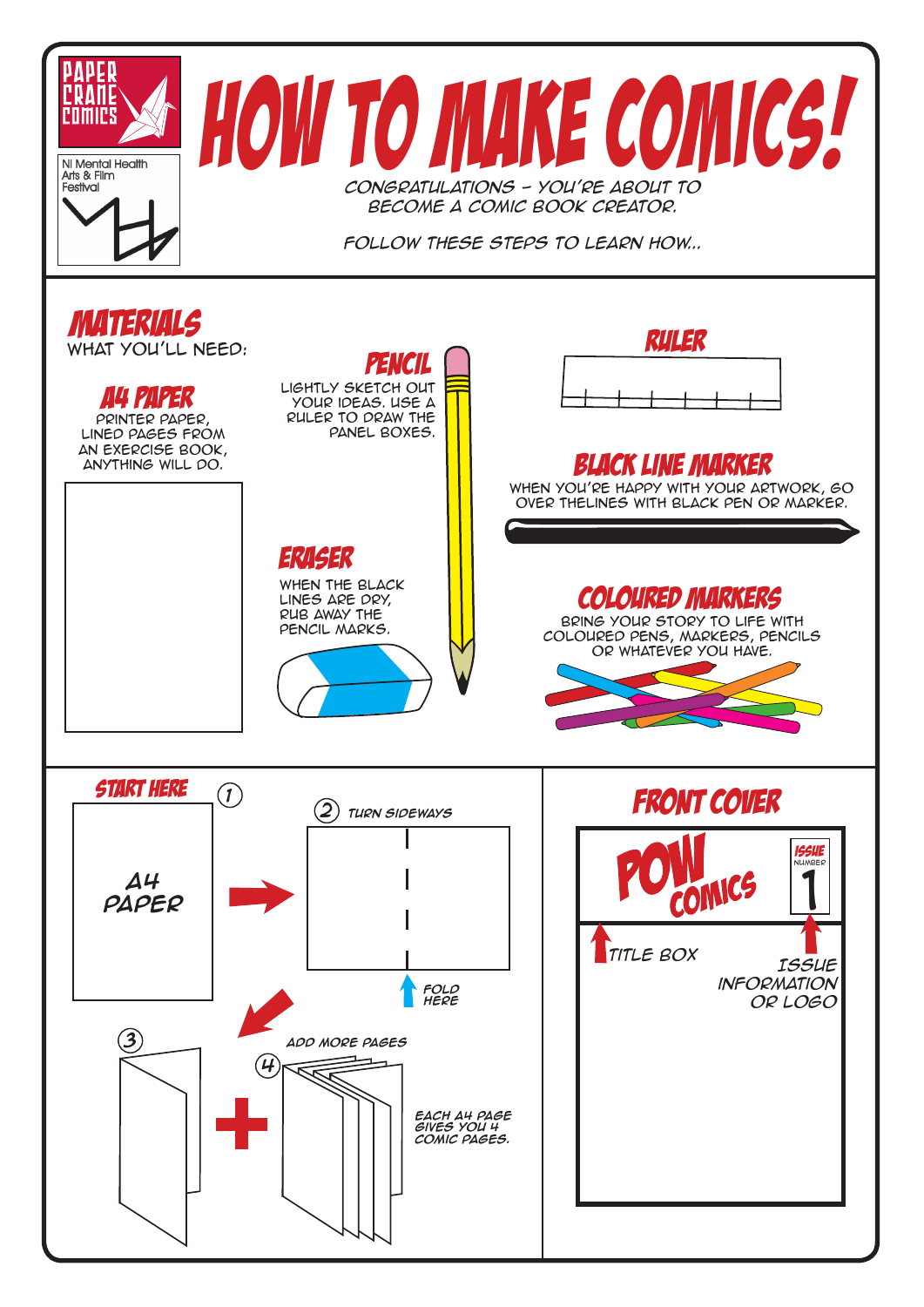## **CONTENT**

Now you have your pages you will want to fill it with a story. You can write about anything; superheroes, wizard schools or Unicorns. If you are stuck for an idea, why not start with something that really happened to you, the great thing about comics is you can make anything, go anywhere and do anything you can imagine.

## ◉  $^{\prime\prime}$



## **STORY**

Write down all the important details of your story **before** you start drawing; is it set in day-time or night? Who is the story about? What are the major things that happen?

This is called the 'script' and you can go back to it if you get lost or forget what happens next.



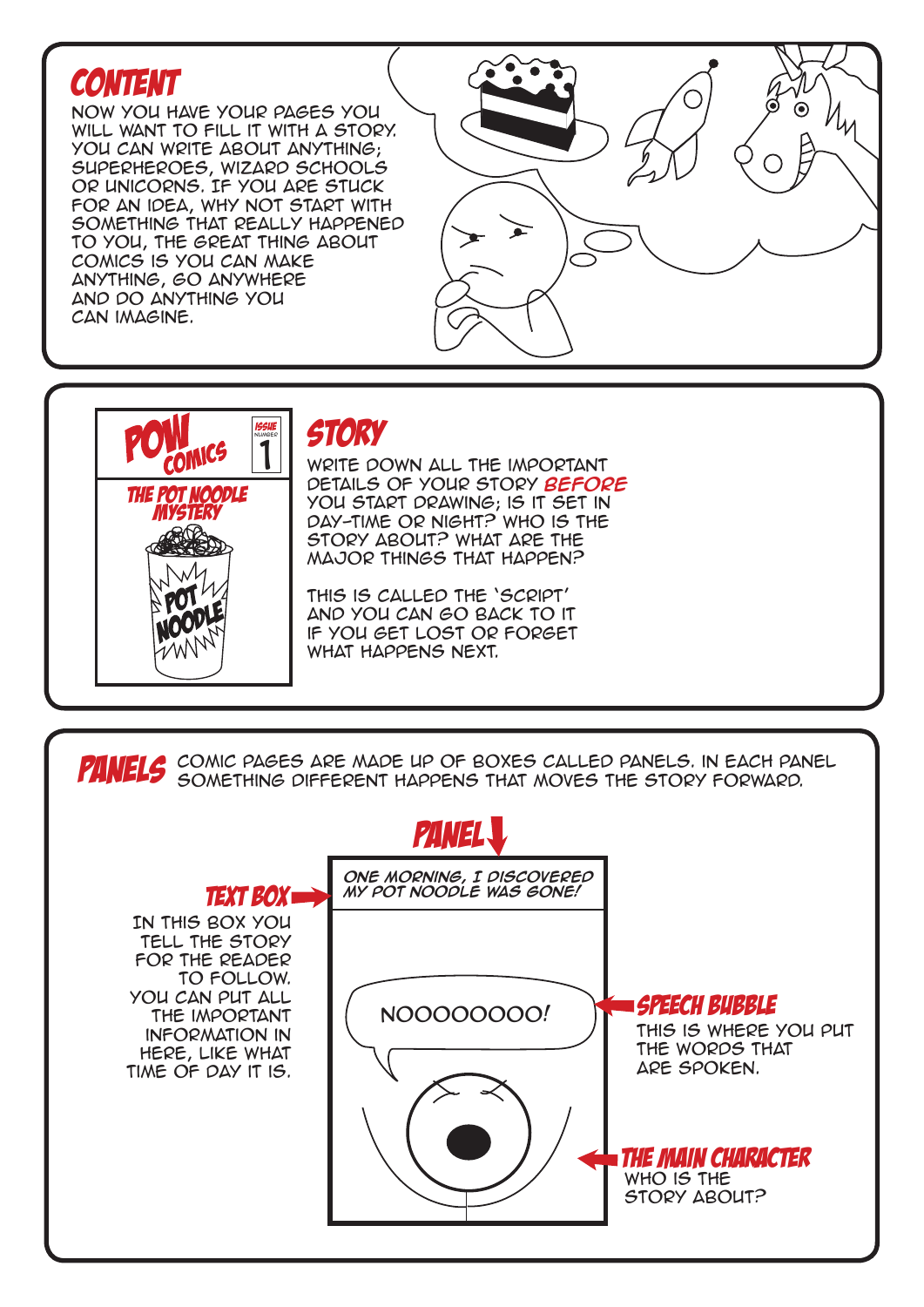

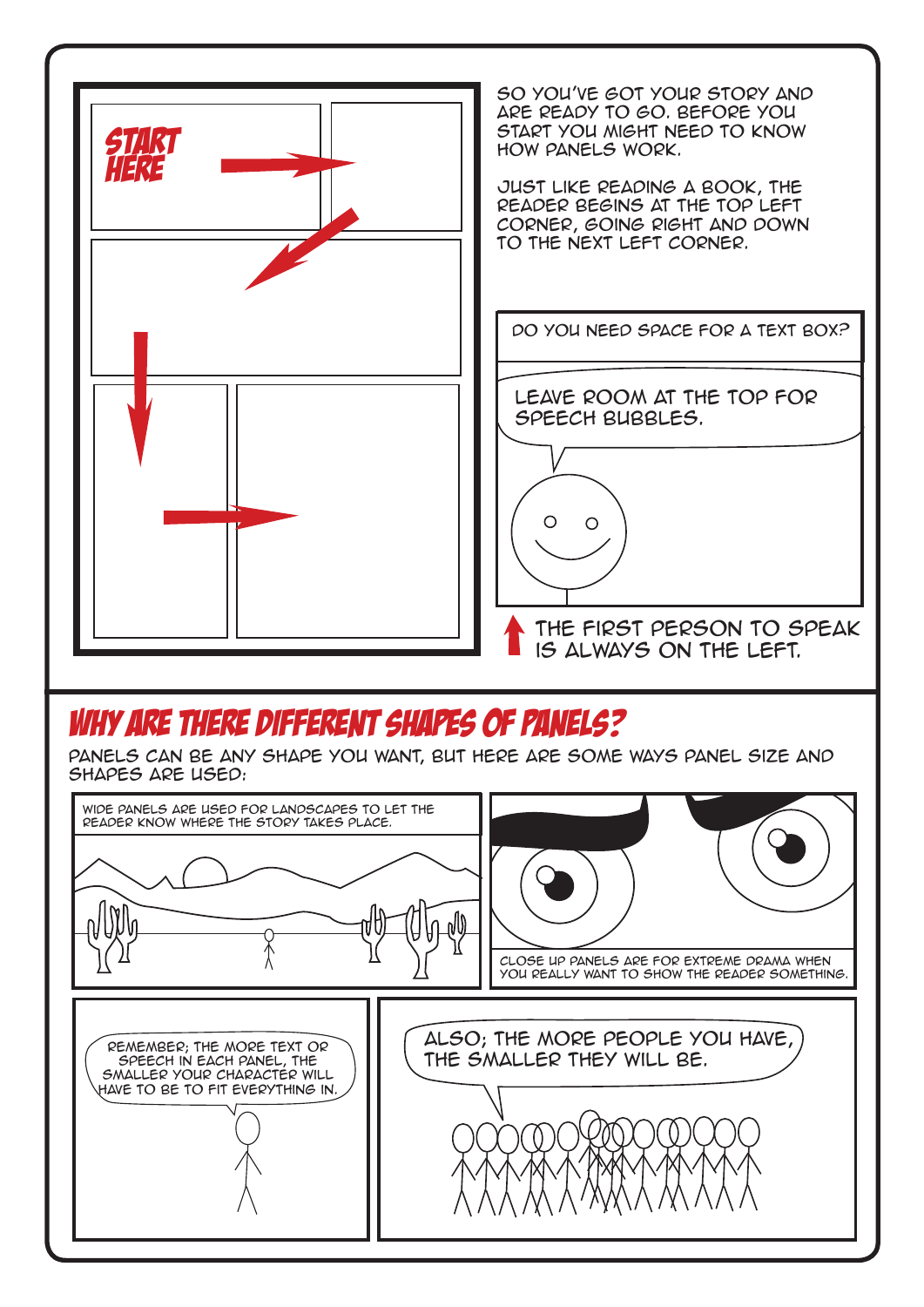